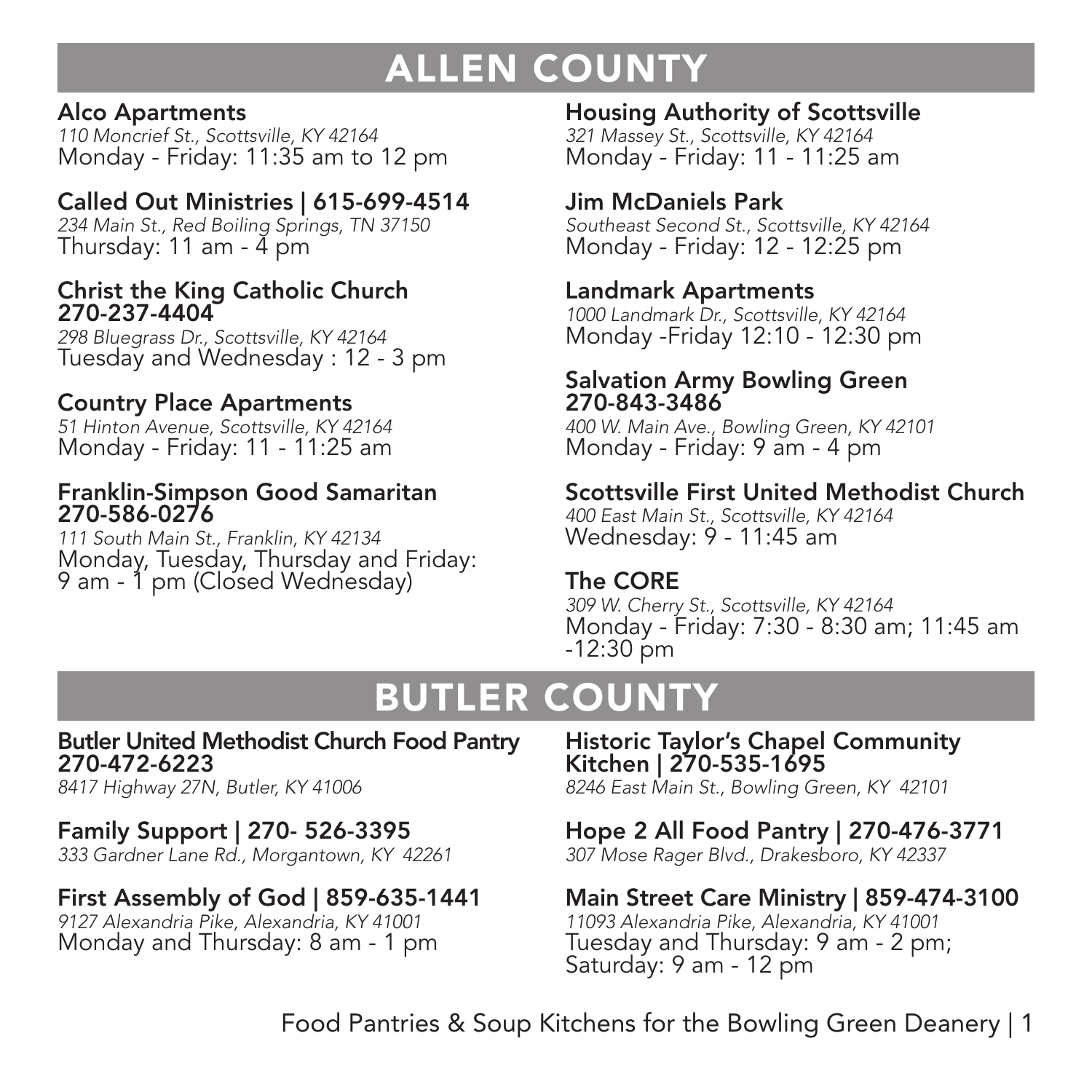# BUTLER COUNTY CONTINUED

Morgantown Mission | 270-526-2082

109 S Main St #580, Morgantown, KY 42261

St. Mary's Assumption St Vincent De Paul 859-635-4188

8246 East Main St., Alexandria, KY 41001

Tomorrow Center 1133 Adams St., Bowling Green, KY 42101

# LOGAN COUNTY

### Barren River Area Safe Space (BRASS) 800-928-1183

153 W. Fifth St., Russellville, KY 42276 Monday - Friday: 9 am - 4 pm

## Concerned Citizens of Logan Co 270-725-8721

428 E 5th St., Russellville, KY 42276

## Cumberland Presbyterian Church 270-542-4304

320 E Main St., Auburn, KY 42206

### Franklin-Simpson Good Samaritan 270-586-0276

111 South Main St., Franklin, KY 42134 Monday, Tuesday, Thursday and Friday: 9 am - 1 pm (Closed Wednesday)

Hope 2 All Food Pantry | 270-476-3771 307 Mose Rager Blvd., Drakesboro, KY 42337

## Hope Food Pantry | 615-672-8006

212 Portland Rd., White House, TN 37188 Tuesday - Friday: 9 am - 3 pm

Jesus Community Center | 270-726-8547 635 E 5th St., Russellville, KY 42276

## Logan County Good Samaritan 270-725-9002

602 E 4th St., Russellville, KY 42276

## Todd County Interfaith Center 270-265-3948

602 S Streets Ave., Elkton, KY 42220

Tomorrow Center 1133 Adams St., Bowling Green, KY 42101

# SIMPSON COUNTY

### Barren River Area Safe Space (BRASS) 800-928-1183

153 W. Fifth St., Russellville, KY 42276 Monday - Friday: 9 am - 4 pm

## Franklin-Simpson Good Samaritan 270-586-0276

111 South Main St., Franklin, KY 42134

Monday, Tuesday, Thursday and Friday: 9 am - 1 pm (Closed Wednesday)

#### Emergency Shelter and Assistance Barren River Area Safe Space (BRASS) 270-239-3933

110 South Court St., Scottsville, KY 42164

# 2 | Food Pantries & Soup Kitchens for the Bowling Green Deanery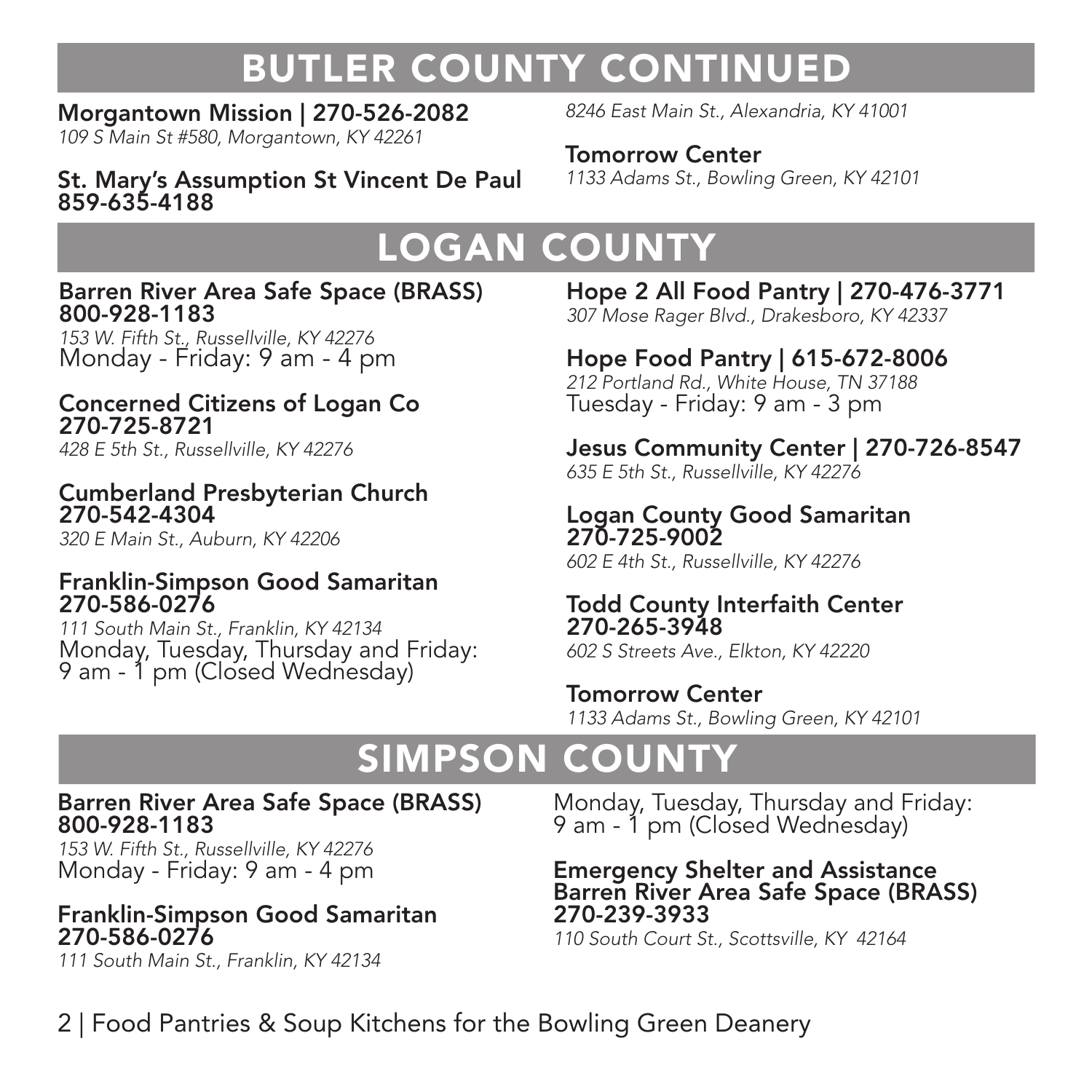# SIMPSON COUNTY CONTINUED

#### Hope Food Pantry | 615-672-8006 212 Portland Rd., White House, TN 37188

Tuesday - Friday: 9 am - 3 pm

### Salvation Army Bowling Green 270-843-3486

400 W. Main Ave., Bowling Green, KY 42101 Monday - Friday: 9 am - 4 pm

Springfield Robertson County Emergency Food Bank Inc PO Box 422, Springfield, TN 37172

#### Westmoreland Food Bank 615-644-4357

1037 Park St., Westmoreland, TN 37186 Tuesday, Wednesday, & Thursday: 10 - 2 pm

# OHIO COUNTY

CCC Food Pantry | 270-686-6327 1220 Center St., Owensboro, KY 42303

## Christ Among Us Food Pantry 270-233-1510

42 Smith St., Fordsville, KY 42343 Monday: 4 - 6pm; Thursday: 10 - 1 pm

## CrossRoads Food Pantry | 270-240-2773

2400 Friendship Dr., Owensboro, KY 42303 Tuesday and Wednesday: 10 am - 4 pm: Thursday: 5 - 7 pm

## Dismiss Charities/God's House of Hope 270-685-4712

615 Carlton Dr., Owensboro, KY 42303

## God's House of Hope | 270-486-3686

205 W. Main St., Island, KY 42350 Monday - Thursday: 9 am - 12 pm Help Office of Ohio County | 270-298-7843 425 State Route 1543, Hartford, KY 42347

Help Office of Owensboro | 270-685-4971 1316 West 4th St., Owensboro, KY 42301

# Kings Table | 270- 683-6804

2804 Veach Rd., Owensboro, KY 42303

McLean County Help Office 270-278-5500 225 Hill St., Livermore, KY 42352

Next Level Church of God | 270-314-7589 2613 Cravens Ave., Owensboro, KY 42301

Ohio County Food Pantry | 270-363-0032 220 S. Main St., Hartford, KY 42347

#### Pleasant Valley Community Church 270-926-2888 800 Pleasant Valley Rd., Owensboro, KY 42303

# TODD COUNTY

Aaron McNeil House | 270-886-9734 604 E. 2nd St., Hopkinsville, KY 42240 Monday - Wednesday: 2 - 4 pm; Thursday: 4 - 6 pm; Friday: 9 - 11 am; The second Saturday of the month: 9 am - 11 am

Food Pantries & Soup Kitchens for the Bowling Green Deanery | 3